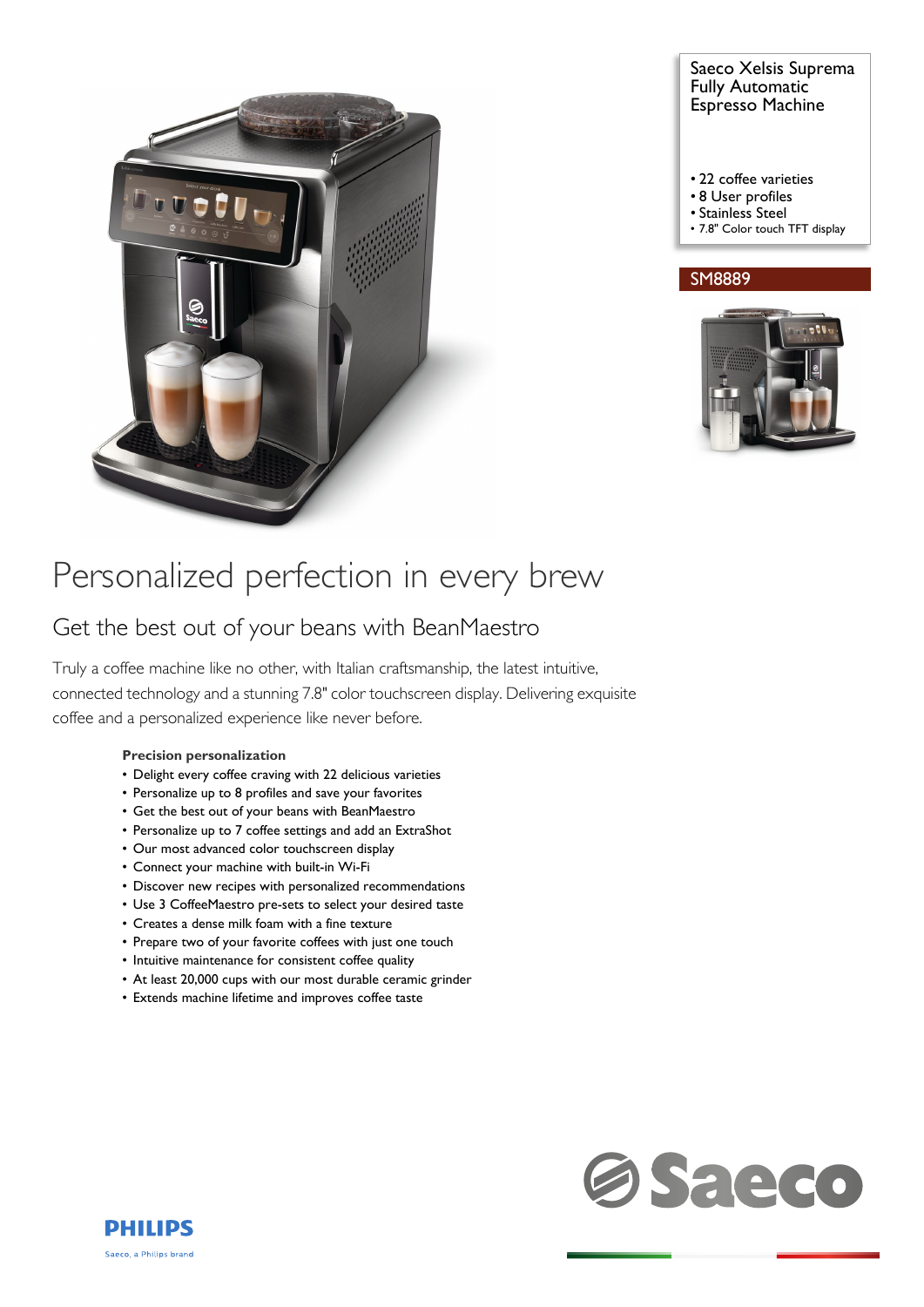### Fully Automatic Espresso Machine 22 coffee varieties 8 User profiles, Stainless Steel, 7.8" Color touch TFT display

# **Highlights**

#### **22 delicious coffee varieties**

Discover a world of coffee to delight every craving and match any mood, with 22 delicious varieties to choose from. From more familiar recipes such as Espresso and Cappuccino, to specialty coffees like Italian Espresso Macchiato and Flat White.

### **8 User Profiles**

Everyone's custom coffee favorites can be saved in up to 8 user profiles for instant selection on the high-resolution touch display. Easily personalize each profile down to the finest detail.

### **BeanMaestro**

BeanMaestro automatically adjusts brewing settings to get the very best flavor and aroma from your chosen coffee beans. Simply select the type and roast of your beans and let BeanMaestro do the rest.

# **CoffeeEqualizer Touch+**

Create your own favorite recipe with CoffeeEqualizer Touch?. Personalize your coffee to your precise taste preferences by customizing the strength, coffee and milk volume, temperature, taste, amount of milk foam, and even the order of the coffee and milk. If desired, you can use the ExtraShot function to boost the coffee intensity.

**7.8" Color touchscreen display** Saeco"s most advanced 7.84" high-resolution color display features an intuitive touchscreen

user interface, to enable precise interaction and ability to watch guidance videos. The stunning, large display helps you master your coffee varieties with exact control and visibility.

# **Built-in connectivity**

The machine includes built-in Wi-Fi connectivity to ensure no part of the process is overlooked, with enhanced user features seamlessly controlled from the machine's display and to see availability of consumables at local retailers. Regular updates are based on software enhancements and machine learnings, always striving to improve and enrich your experience and help you get the very best out of your machine.

### **Attentiveness**

The machine will learn your preferences and notify you with exclusive, personalized recommendations to help you discover new coffee recipes, as well as different features and functions of your machine.

# **CoffeeMaestro**

Effortlessly personalize your perfect cup with CoffeeMaestro. Simply select your desired taste profile from 3 pre-sets - Delicato, Intenso, Forte. The machine automatically adjusts the brewing settings like strength, coffee volume and pre-wetting time, to serve you just the right taste.

#### **LattePerfetto**

The external milk carafe with our LattePerfetto technology creates a dense milk foam with a fine, silky texture.

### **LatteDuo**

Prepare and enjoy single or double servings of your favorite coffee recipe with just one touch, including Cappuccino and Latte Macchiato.

### **Maintenance Dashboard**

Check your machine and cleaning status easily through the color-coded intuitive dashboard on the display. The dashboard will give you a helpful overview and notify you with status information on things like your water level or if the AquaClean is running low.

### **100% Ceramic Grinders**

The best flavors and aromas are extracted from your beans with our most durable grinder. Made with 100% ceramic to be exceptionally hard and precise, and last for at least 20,000 cups of delicious, freshly ground coffee. Easily adjust the grinder to your taste with 12-step levels.

### **AquaClean Water Filter**

AquaClean is our patented water filter, designed to improve the quality of your coffee with purified water and prevent scale build-up within the machine. Make up to 5000\* cups without descaling by replacing the filter regularly.